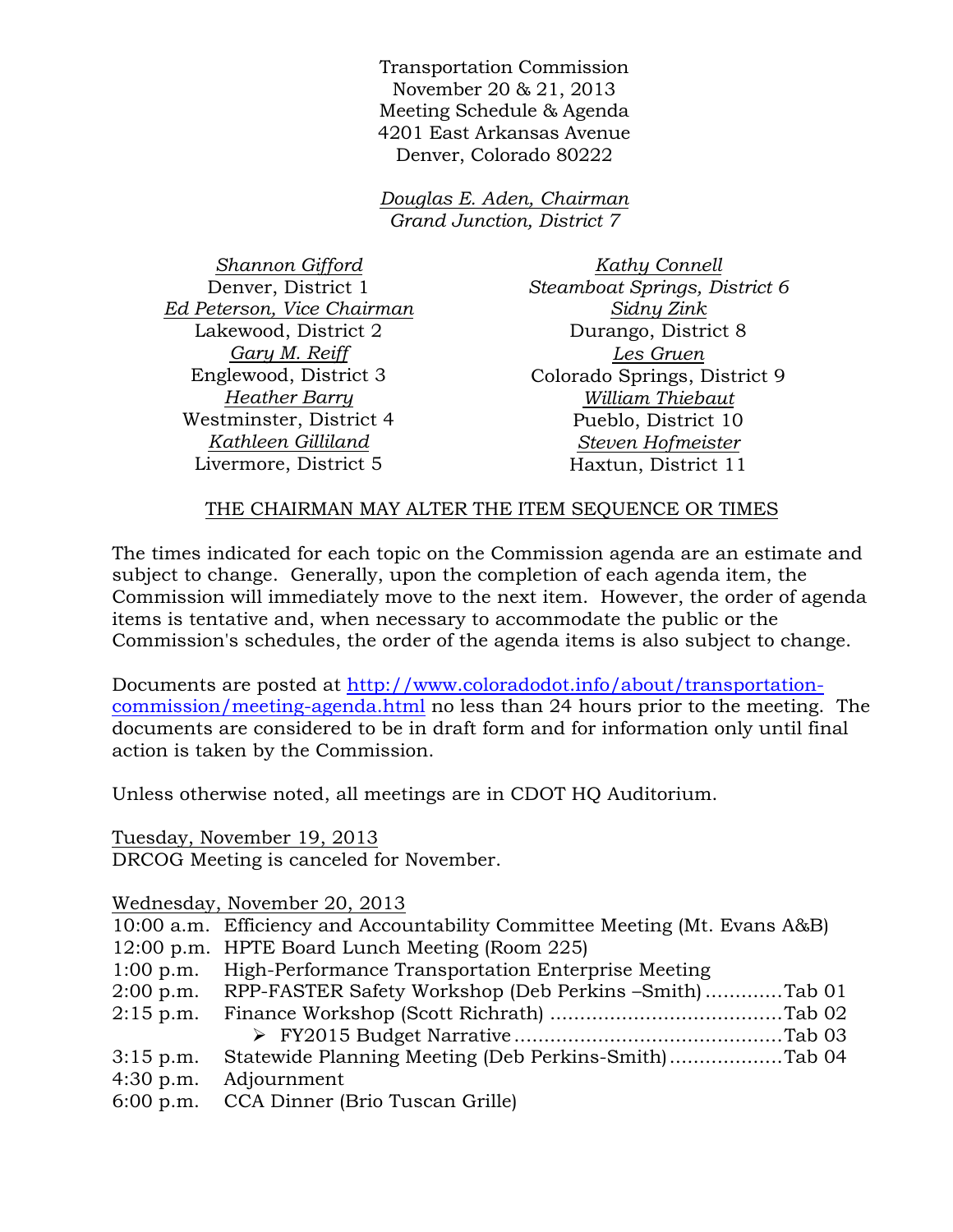|             | Thursday, November 21, 2013                                                    |
|-------------|--------------------------------------------------------------------------------|
|             | 7:30 a.m. Breakfast Meeting                                                    |
|             |                                                                                |
|             |                                                                                |
|             | 10:00 a.m. Interregional Express Bus Workshop (Mark Imhoff) Tab 07             |
|             |                                                                                |
|             | 10:45 a.m. Portfolio Management Workshop (Tim Harris)Tab 08                    |
|             | 11:15 a.m. Flood Recovery Workshop (Scot Cuthbertson)                          |
|             | 11:45 a.m. Lunch Break                                                         |
|             |                                                                                |
|             |                                                                                |
|             |                                                                                |
|             |                                                                                |
|             |                                                                                |
|             | 12:45 p.m. 1. Call to Order, Roll Call                                         |
|             |                                                                                |
|             | 12:45 p.m. 2. Audience Participation; Subject Limit:                           |
|             | 10 minutes; Time Limit: 3 minutes                                              |
|             |                                                                                |
|             |                                                                                |
|             | 12:45 p.m. 3. Comments of Individual Commissioners                             |
|             |                                                                                |
|             | 12:50 p.m. 4. Executive Director's Report (Don Hunt)                           |
|             |                                                                                |
|             | 12:55 p.m. 5. Chief Engineer's Report (Tim Harris)                             |
|             |                                                                                |
|             | 1:00 p.m. 6. HPTE Director's Report (Michael Cheroutes)                        |
|             |                                                                                |
|             |                                                                                |
|             | 1:05 p.m. 7. FHWA Division Administrator Report (John Cater)                   |
|             |                                                                                |
|             | 1:10 p.m. 8. STAC Report (Vince Rogalski)                                      |
|             |                                                                                |
|             |                                                                                |
|             |                                                                                |
|             |                                                                                |
|             | a) Resolution to approve the Regular Meeting Minutes of                        |
|             | October 17, 2013 (Herman Stockinger) Consent Agenda: p1                        |
|             |                                                                                |
|             | b) Resolution to approve the Master Calendar for 2014                          |
|             |                                                                                |
|             |                                                                                |
|             | c) Resolution to declare properties described as 103-XA,                       |
|             |                                                                                |
|             | 103-XB, 103-XC, 103-XD, 103-XE, 103-XF of Project                              |
|             | # IM 0703-273 be excess land.                                                  |
|             |                                                                                |
|             |                                                                                |
| $1:20$ p.m. | 10. Discuss and Act on 6 <sup>th</sup> Supplement to the FY'2014 Budget (Scott |
|             |                                                                                |
|             |                                                                                |
|             |                                                                                |
| $1:25$ p.m. | 11. Discuss and Act on 2 <sup>nd</sup> Emergency Relief Supplement (Scott      |
|             | Richrath)                                                                      |
|             |                                                                                |
| $1:30$ p.m. | 12. Discuss and Act on COP for the Relocation of Region 4 Headquarters         |
|             |                                                                                |
|             |                                                                                |